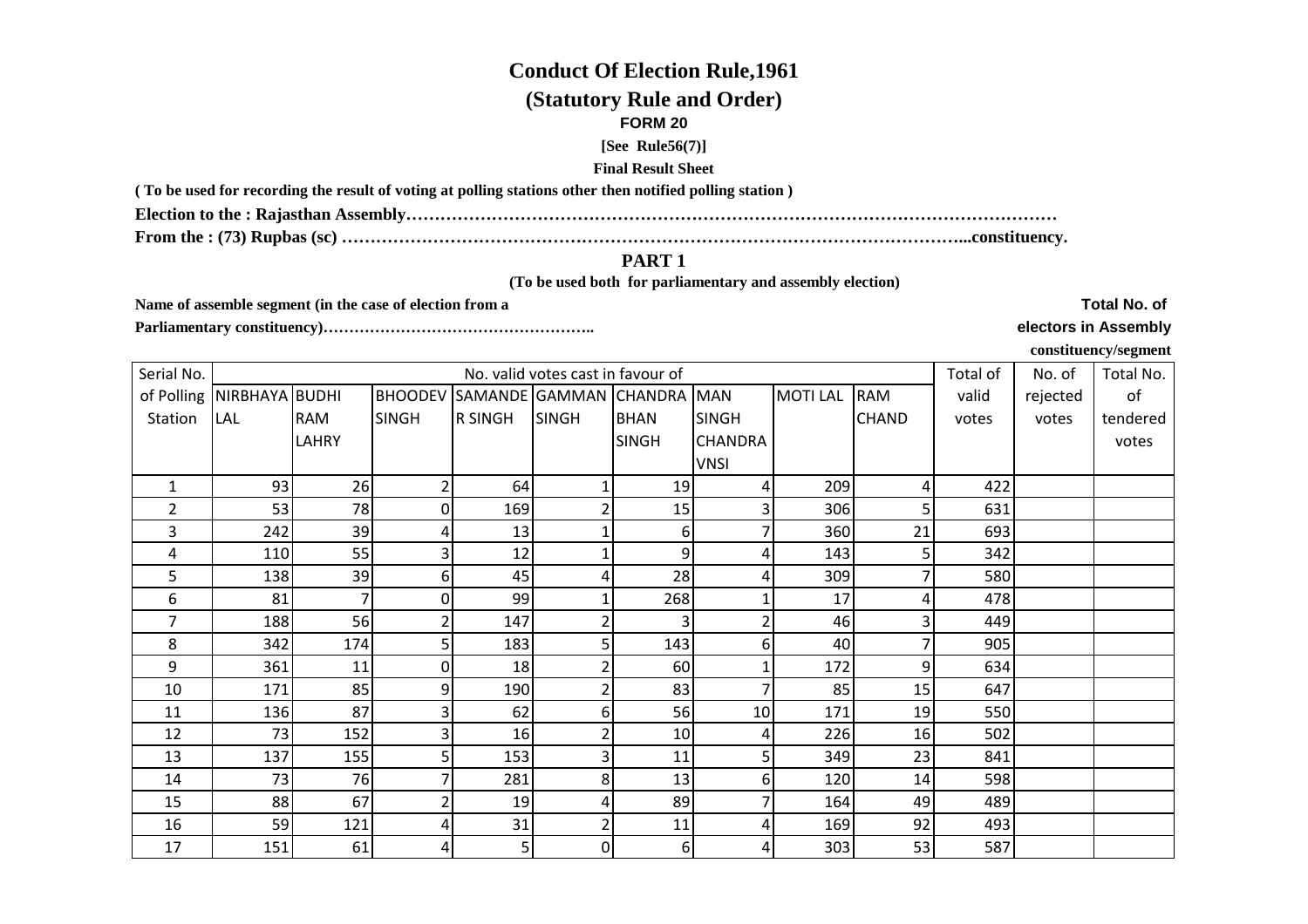| Serial No. |                               |                |                         |                               | No. valid votes cast in favour of |                |                         |                |                | Total of | No. of   | Total No.      |
|------------|-------------------------------|----------------|-------------------------|-------------------------------|-----------------------------------|----------------|-------------------------|----------------|----------------|----------|----------|----------------|
|            | of Polling   NIRBHAYA   BUDHI |                |                         | <b>BHOODEV SAMANDE GAMMAN</b> |                                   | <b>CHANDRA</b> | <b>MAN</b>              | <b>MOTILAL</b> | <b>RAM</b>     | valid    | rejected | o <sub>f</sub> |
| Station    | <b>LAL</b>                    | <b>RAM</b>     | <b>SINGH</b>            | <b>R SINGH</b>                | <b>SINGH</b>                      | <b>BHAN</b>    | <b>SINGH</b>            |                | <b>CHAND</b>   | votes    | votes    | tendered       |
|            |                               | <b>LAHRY</b>   |                         |                               |                                   | <b>SINGH</b>   | <b>CHANDRA</b>          |                |                |          |          | votes          |
|            |                               |                |                         |                               |                                   |                | <b>VNSI</b>             |                |                |          |          |                |
| 18         | 81                            | 25             | $\mathbf{1}$            | 125                           | 3                                 | 29             | 6                       | 211            | 17             | 498      |          |                |
| 19         | 135                           | 14             | $\mathbf{1}$            | 164                           | $\overline{c}$                    | 31             | 8                       | 269            | 20             | 644      |          |                |
| 20         | 301                           | 160            | 11                      | 338                           | $\overline{2}$                    | 60             | $\mathbf{1}$            | 30             | 21             | 924      |          | 1              |
| 21         | 183                           | 114            | $\mathbf{1}$            | 5                             | $\overline{2}$                    | 90             | 3                       | 129            | 3              | 530      |          |                |
| 22         | 130                           | 15             | $\mathbf{1}$            | 19                            | $\mathbf{1}$                      | 42             | 5                       | 15             | $\overline{2}$ | 230      |          |                |
| 23         | 79                            | 375            | $\pmb{4}$               | 100                           | $\mathbf{1}$                      | 10             | $\mathbf{1}$            | 55             | 9              | 634      |          |                |
| 24         | 39                            | 31             | $\mathbf 1$             | 144                           | 9                                 | 74             | $\pmb{4}$               | 208            | $11\,$         | 521      |          |                |
| 25         | 63                            | 12             | 5                       | 184                           | 6                                 | 318            | 4                       | 189            | $\overline{7}$ | 788      |          |                |
| 26         | 11                            | 16             |                         | $\mathbf{1}$                  | $\mathbf 0$                       | 114            | 4                       | 297            | 4              | 447      |          |                |
| 27         | 117                           | 48             | $\overline{c}$          | 67                            | 3                                 | 145            | 3                       | 126            | 6              | 517      |          |                |
| 28         | 63                            | 118            | $\mathbf{1}$            | $\mathbf{1}$                  | $\overline{2}$                    | 117            | 5                       | 89             | $11\,$         | 407      |          |                |
| 29         | 14                            | 192            | $\mathbf{1}$            | 111                           | $\overline{2}$                    | 48             | $\overline{\mathbf{4}}$ | 96             | $\overline{2}$ | 470      |          |                |
| 30         | 89                            | 158            | 3                       | 110                           | $\mathbf{1}$                      | 9              | $\overline{2}$          | 99             | $\mathbf 0$    | 471      |          |                |
| 31         | 376                           | 18             | 3                       | 49                            | $\mathbf{1}$                      | 3              | 6                       | 94             | 13             | 563      |          |                |
| 32         | 159                           | 20             | $\mathbf{1}$            | 223                           | 6                                 | 9              | 3                       | 219            | 11             | 651      |          |                |
| 33         | 173                           | 47             | $\mathbf{1}$            | $\mathbf{1}$                  | $\mathbf{1}$                      | 32             | $\overline{\mathbf{4}}$ | 353            | 9              | 621      |          |                |
| 34         | 203                           | 11             | $\overline{c}$          | 23                            | 12                                | 419            | 6                       | 157            | 23             | 856      |          |                |
| 35         | 25                            | 19             | $\mathbf 1$             | 124                           | 3                                 | 92             | $\overline{2}$          | 203            | 8              | 477      |          |                |
| 36         | 81                            | 95             | $\mathbf{1}$            | 90                            | 9                                 | 179            | $\overline{2}$          | 78             | 15             | 550      |          |                |
| 37         | 151                           | 94             | $\overline{2}$          | $\mathbf{1}$                  | $\mathbf{1}$                      | 5              | $\boldsymbol{0}$        | 125            | 4              | 383      |          |                |
| 38         | 106                           | 154            | 5                       | 406                           | 16                                | 33             | 4                       | 80             | $11\,$         | 815      |          |                |
| 39         | 59                            | 110            | $\mathbf{1}$            | 67                            | 6                                 | 66             | $\mathbf{1}$            | $\overline{4}$ | 3              | 317      |          |                |
| 40         | 152                           | 11             | $\overline{\mathbf{r}}$ | 137                           | 4                                 | 136            | 5                       | 107            | 9              | 565      |          |                |
| 41         | 61                            | 25             | $\mathbf{1}$            | 5 <sub>l</sub>                | $\overline{2}$                    | 195            | 5                       | 86             | 9              | 389      |          |                |
| 42         | 233                           | 23             | $\overline{\mathbf{3}}$ | 35                            | 4                                 | 414            | 10                      | 18             | 13             | 753      |          |                |
| 43         | 120                           | $\overline{7}$ | $\pmb{0}$               | 14                            | 3                                 | 317            | 5                       | 26             | 6              | 498      |          |                |
| 44         | 133                           | 37             | $\mathbf{1}$            | 142                           | 4                                 | 113            | 5                       | 186            | $\overline{7}$ | 628      |          |                |
| 45         | 196                           | 58             | $\vert$ 3               | 42                            | $\mathbf{1}$                      | 12             | 3                       | 246            | 13             | 574      |          |                |
| 46         | 226                           | 122            | 3                       | 227                           | $10\,$                            | 33             | 6                       | 234            | 49             | 910      |          |                |
| 47         | 345                           | 171            | 4                       | 41                            | $\overline{2}$                    | 13             | $\overline{7}$          | 268            | 15             | 866      |          |                |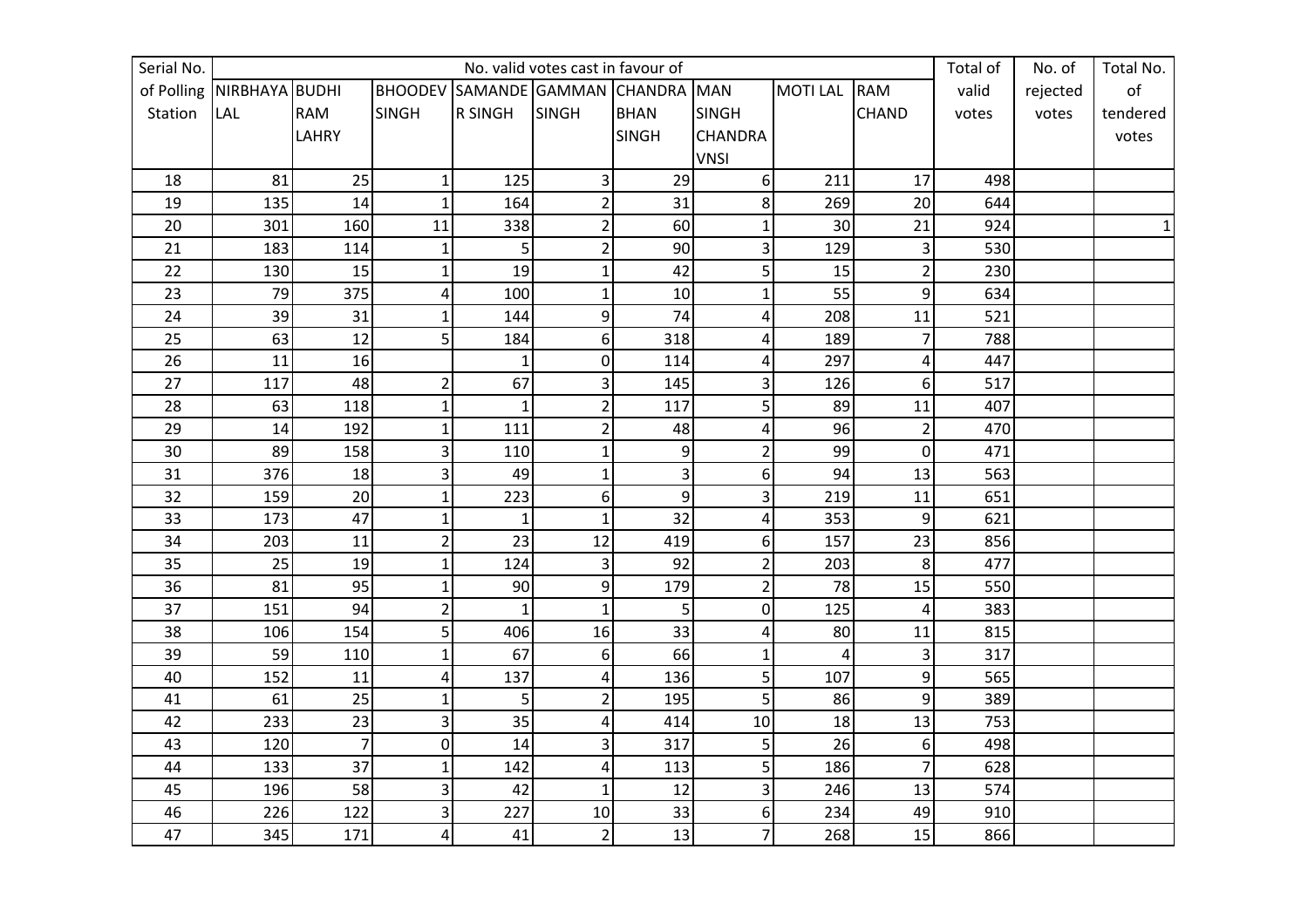| Serial No. |                               |              |                         |                               | No. valid votes cast in favour of |                |                         |                |                | Total of | No. of   | Total No.      |
|------------|-------------------------------|--------------|-------------------------|-------------------------------|-----------------------------------|----------------|-------------------------|----------------|----------------|----------|----------|----------------|
|            | of Polling   NIRBHAYA   BUDHI |              |                         | <b>BHOODEV SAMANDE GAMMAN</b> |                                   | <b>CHANDRA</b> | <b>MAN</b>              | <b>MOTILAL</b> | <b>RAM</b>     | valid    | rejected | o <sub>f</sub> |
| Station    | <b>LAL</b>                    | <b>RAM</b>   | <b>SINGH</b>            | <b>R SINGH</b>                | <b>SINGH</b>                      | <b>BHAN</b>    | <b>SINGH</b>            |                | <b>CHAND</b>   | votes    | votes    | tendered       |
|            |                               | <b>LAHRY</b> |                         |                               |                                   | <b>SINGH</b>   | <b>CHANDRA</b>          |                |                |          |          | votes          |
|            |                               |              |                         |                               |                                   |                | <b>VNSI</b>             |                |                |          |          |                |
| 48         | 624                           | 160          | 5                       | 50                            | 4                                 | 25             | 3                       | 52             | 13             | 936      |          |                |
| 49         | 54                            | 74           | $\mathbf{1}$            | 11                            | $\mathbf{1}$                      | 81             | 3                       | 156            | $\overline{7}$ | 388      |          |                |
| 50         | 89                            | 49           | $\mathbf 1$             | 79                            | 5                                 | 95             | $\overline{7}$          | 337            | 17             | 679      |          |                |
| 51         | 56                            | 32           | $\pmb{0}$               | $\mathbf{1}$                  | $\overline{7}$                    | 103            | 3                       | 247            | 6              | 455      |          |                |
| 52         | 208                           | 43           | $\mathbf{1}$            | 190                           | $\overline{7}$                    | 67             | 3                       | 66             | 4              | 589      |          |                |
| 53         | 272                           | 125          | $\overline{c}$          | 34                            | $\overline{2}$                    | 73             | $\overline{2}$          | 133            | 5              | 648      |          |                |
| 54         | 270                           | 33           | $\overline{7}$          | 51                            | $\mathbf 1$                       | 154            | $\pmb{4}$               | 136            | 13             | 669      |          |                |
| 55         | 102                           | 56           | $\mathbf{1}$            | 30 <sup>1</sup>               | 4                                 | 120            | $\overline{2}$          | 21             | 6              | 342      |          |                |
| 56         | 220                           | 78           | 5                       | 126                           | 4                                 | 76             | $\overline{7}$          | 84             | 8              | 608      |          |                |
| 57         | 105                           | 53           | $\pmb{0}$               | 29                            | $\mathbf 0$                       | 15             | $\overline{2}$          | 211            | 4              | 419      |          |                |
| 58         | 40                            | 211          | 6                       | 198                           | 6                                 | 501            | 5                       | 12             | 5              | 984      |          |                |
| 59         | $\overline{7}$                | 107          | $\overline{\mathbf{4}}$ | 117                           | $\overline{2}$                    | 113            | 3                       | 8              | 5              | 366      |          |                |
| 60         | 43                            | 24           | 6                       | 211                           | 10                                | 101            | $\overline{4}$          | 16             | 6              | 421      |          |                |
| 61         | 61                            | 62           | $\overline{2}$          | 5 <sub>l</sub>                | $\overline{c}$                    | 164            | 5                       | 104            | 15             | 420      |          |                |
| 62         | 52                            | 132          | $\mathbf{1}$            | $\mathbf{1}$                  | $\mathbf 0$                       | 194            | 5                       | 166            | 6              | 557      |          |                |
| 63         | 68                            | 135          | 3                       | 12                            | $\mathbf{1}$                      | 234            | 3                       | 123            | 6              | 585      |          |                |
| 64         | 78                            | 130          | $\mathbf 1$             | 253                           | 5                                 | 193            | 5                       | 85             | 14             | 764      |          |                |
| 65         | 44                            | 161          | $\overline{0}$          | 11                            | $\mathbf 1$                       | 180            | $\boldsymbol{0}$        | 96             | $\mathbf{1}$   | 494      |          |                |
| 66         | 248                           | 110          | $\overline{2}$          | 108                           | 5                                 | 96             | $\overline{\mathbf{4}}$ | 67             | 10             | 650      |          |                |
| 67         | 21                            | 264          | 6                       | 5                             | 3                                 | 67             | 9                       | 108            | 26             | 509      |          |                |
| 68         | 199                           | 271          | 6                       | 141                           | 11                                | 133            | $\overline{2}$          | 39             | 14             | 816      |          |                |
| 69         | 30                            | 273          | 3                       | $\overline{3}$                | $\mathbf 0$                       | 85             | $\overline{2}$          | 243            | 6              | 645      |          |                |
| 70         | 225                           | 194          | $\mathbf 2$             | 13                            | $\overline{2}$                    | 119            | $\overline{2}$          | 93             | 3              | 653      |          |                |
| 71         | 40                            | 403          | $\overline{1}$          | $\overline{0}$                | 4                                 | 74             | $\mathbf 1$             | 81             | $\mathbf{1}$   | 605      |          |                |
| 72         | 203                           | 57           | $\overline{\mathbf{r}}$ | 112                           | 8                                 | 99             | 4                       | 119            | 10             | 616      |          |                |
| 73         | 197                           | 53           | 4                       | $\overline{9}$                | 3                                 | 131            | $\overline{7}$          | 16             | 15             | 435      |          |                |
| 74         | 8                             | 41           | $\overline{2}$          | $\overline{9}$                | 11                                | 128            | 12                      | 264            | 18             | 493      |          |                |
| 75         | 22                            | 142          | $\pmb{4}$               | 17                            | 3                                 | 296            | $\pmb{0}$               | $\bf 8$        | 5              | 497      |          |                |
| 76         | 207                           | 125          | ${\bf 1}$               | 109                           | 4                                 | 79             | 0                       | 8 <sup>1</sup> | $\overline{2}$ | 535      |          |                |
| 77         | 14                            | 212          | 3                       | $\overline{9}$                | $\overline{c}$                    | 82             | 6                       | 150            | 4              | 482      |          |                |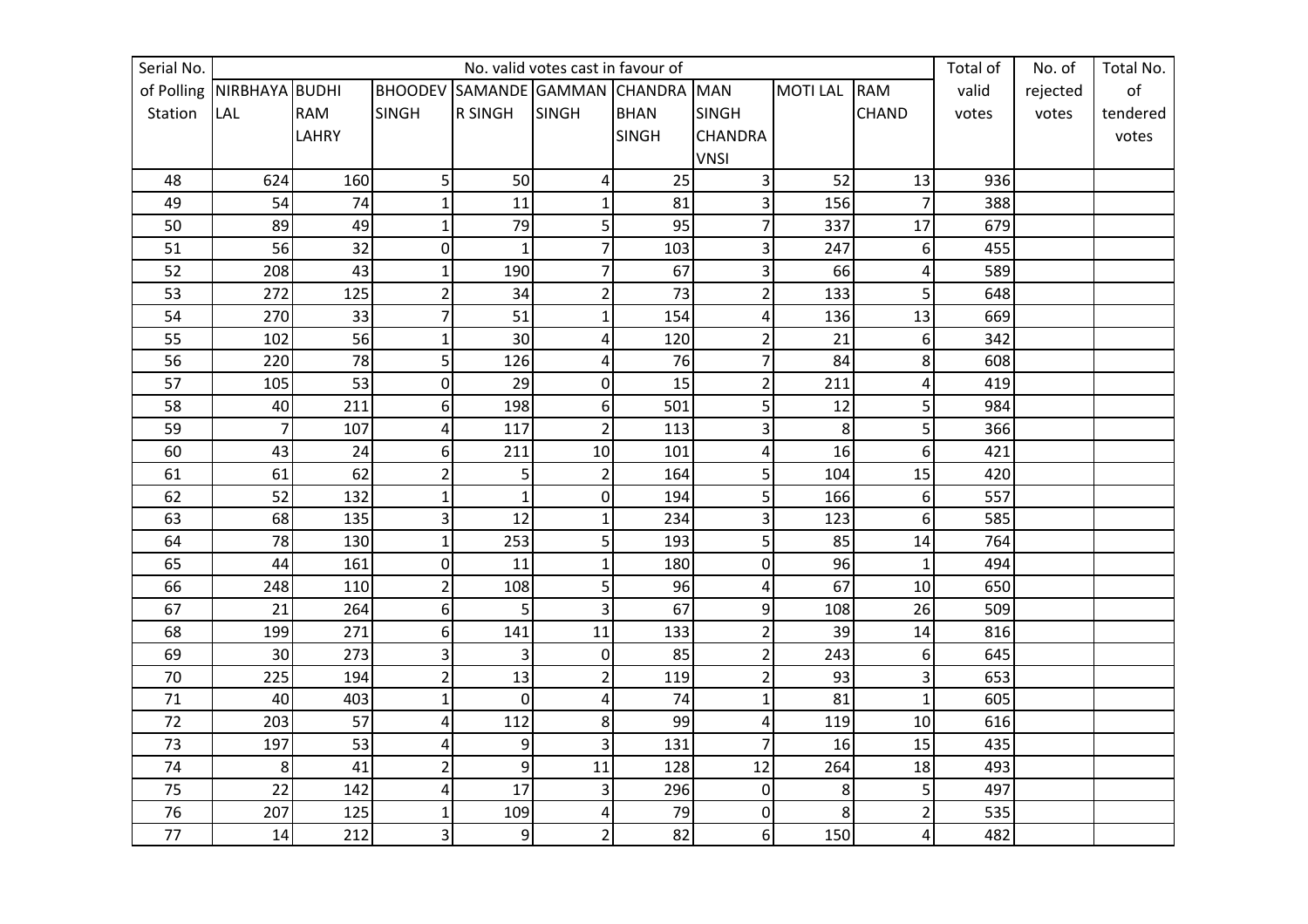| Serial No. |                               |                |                         |                               | No. valid votes cast in favour of |                |                |                |                | Total of | No. of   | Total No.      |
|------------|-------------------------------|----------------|-------------------------|-------------------------------|-----------------------------------|----------------|----------------|----------------|----------------|----------|----------|----------------|
|            | of Polling   NIRBHAYA   BUDHI |                |                         | <b>BHOODEV SAMANDE GAMMAN</b> |                                   | <b>CHANDRA</b> | <b>MAN</b>     | <b>MOTILAL</b> | <b>RAM</b>     | valid    | rejected | o <sub>f</sub> |
| Station    | <b>LAL</b>                    | <b>RAM</b>     | <b>SINGH</b>            | <b>R SINGH</b>                | <b>SINGH</b>                      | <b>BHAN</b>    | <b>SINGH</b>   |                | <b>CHAND</b>   | votes    | votes    | tendered       |
|            |                               | <b>LAHRY</b>   |                         |                               |                                   | <b>SINGH</b>   | <b>CHANDRA</b> |                |                |          |          | votes          |
|            |                               |                |                         |                               |                                   |                | <b>VNSI</b>    |                |                |          |          |                |
| 78         | 93                            | 78             | 4                       | 173                           | 8                                 | 71             | 4              | 92             | 13             | 536      |          |                |
| 79         | 51                            | 91             | 3                       | 122                           | 6                                 | 147            | $\overline{2}$ | 22             | 6              | 450      |          |                |
| 80         | 39                            | 49             | 3                       | 367                           | 15                                | 119            | $\overline{2}$ | 120            | 20             | 734      |          |                |
| 81         | 55                            | 57             | 3                       | 66                            | 3                                 | 323            | $\overline{7}$ | 216            | 12             | 742      |          |                |
| 82         | 18                            | $\overline{2}$ | $\boldsymbol{0}$        | 727                           | $\mathbf{1}$                      | $\mathbf 0$    | $\mathbf 0$    | $\mathbf{1}$   | $\overline{2}$ | 751      |          |                |
| 83         | 16                            | 4              | $\overline{c}$          | 804                           | 4                                 | $\overline{0}$ | $\mathbf{1}$   | $\mathbf 0$    | $\mathbf 0$    | 831      |          |                |
| 84         | 29                            | 94             | 3                       | 41                            | 9                                 | 414            | 9              | 59             | 18             | 676      |          |                |
| 85         | 22                            | 22             | $\overline{2}$          | 182                           | $\overline{2}$                    | 339            | $\mathbf{1}$   | $\overline{5}$ | 4              | 579      |          |                |
| 86         | 96                            | 14             | $\pmb{0}$               | $\overline{2}$                | $\overline{1}$                    | 178            | 3              | 22             | $\overline{2}$ | 318      |          |                |
| 87         | 114                           | 22             | $\overline{2}$          | 119                           | 13                                | 524            | 11             | 16             | 25             | 846      |          |                |
| 88         | $\overline{2}$                | 40             | $\mathbf{1}$            | $\overline{7}$                | $\overline{c}$                    | 274            | $\overline{7}$ | 89             | $\overline{7}$ | 429      |          |                |
| 89         | 29                            | 20             | $\pmb{0}$               | 198                           | $\mathbf{1}$                      | 27             | $\overline{2}$ | 300            | $\overline{2}$ | 579      |          |                |
| 90         | 147                           | 19             | 0                       | 129                           | $\mathbf 0$                       | 59             | $\mathbf{1}$   | 52             | 3              | 410      |          |                |
| 91         | 61                            | 54             | $\overline{c}$          | 130                           | 13                                | 236            | $\overline{7}$ | 49             | 9              | 561      |          |                |
| 92         | 305                           | 35             | $\mathbf 0$             | 31                            | $\overline{2}$                    | 204            | 3              | 13             | 9              | 602      |          |                |
| 93         | 85                            | 107            | 5                       | 165                           | 13                                | 287            | 9              | 136            | 14             | 821      |          |                |
| 94         | 101                           | 74             | $\mathbf{1}$            | 252                           | 9                                 | 81             | 9              | 347            | 10             | 884      |          |                |
| 95         | 114                           | 114            | $\mathbf 1$             | 124                           | $\overline{7}$                    | 32             | $\pmb{4}$      | 372            | $\overline{7}$ | 775      |          |                |
| 96         | 18                            | 370            | $\overline{2}$          | 62                            | $\mathbf 2$                       | 163            | $\mathbf{1}$   | 16             | 1              | 635      |          |                |
| 97         | 91                            | 198            | 5                       | 157                           | 8                                 | 120            | $\overline{2}$ | 11             | 18             | 610      |          |                |
| 98         | 35                            | 266            | $\overline{\mathbf{c}}$ | $\overline{0}$                | $\boldsymbol{0}$                  | 34             | $\overline{2}$ | 47             | $\overline{4}$ | 390      |          |                |
| 99         | 28                            | 81             | 3                       | 217                           | $\overline{0}$                    | 159            | $\mathbf{1}$   | 22             | 12             | 523      |          |                |
| 100        | 153                           | 201            | $\mathbf 1$             | 21                            | 5                                 | 228            | 6              | 214            | 11             | 840      |          |                |
| 101        | 31                            | 203            | $\pmb{4}$               | 278                           | 6                                 | 63             | 3              | 115            | 8              | 711      |          |                |
| 102        | 189                           | 67             | $\overline{\mathbf{c}}$ | 37                            | 3                                 | 221            | $\mathbf 2$    | 169            | 17             | 707      |          |                |
| 103        | 34                            | 239            | $\overline{7}$          | 50                            | 4                                 | 6              | 6              | 242            | 20             | 608      |          |                |
| 104        | 45                            | 16             | $\mathbf 1$             | 148                           | $\mathbf{1}$                      | $\mathbf{1}$   | 3              | 175            | 5              | 395      |          |                |
| 105        | 374                           | 36             | $\overline{2}$          | 91                            | 3                                 | 49             | 6              | 155            | 6              | 722      |          |                |
| 106        | 68                            | 175            | 9                       | 166                           | 3                                 | 26             | 3              | 62             | 20             | 532      |          |                |
| 107        | 179                           | 86             | 4                       | $\overline{0}$                | $1\vert$                          | 37             | $\mathbf 0$    | 169            | $\overline{5}$ | 481      |          |                |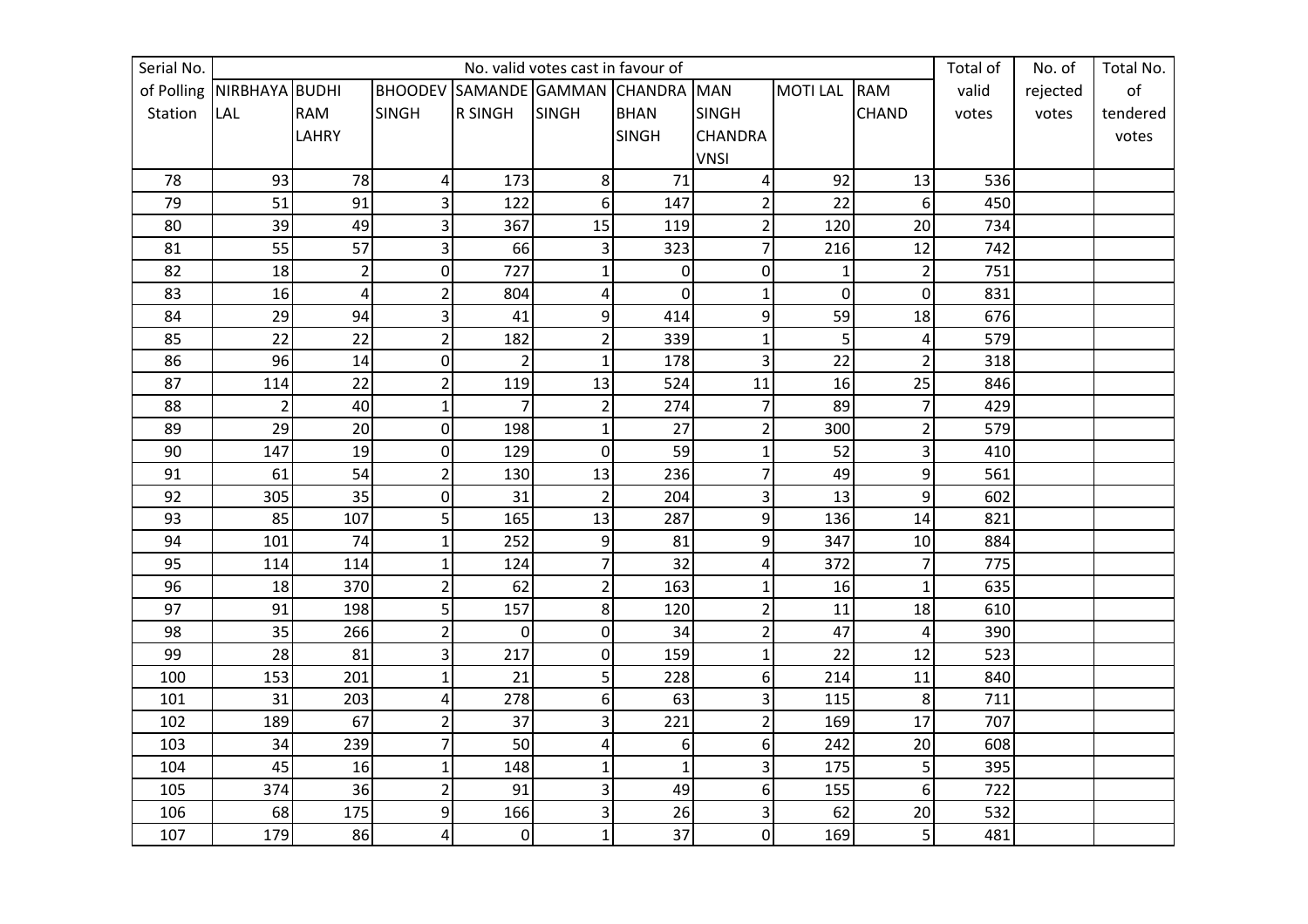| Serial No. |                           |            |                         |                | No. valid votes cast in favour of |                |                  |                |                | Total of | No. of   | Total No. |
|------------|---------------------------|------------|-------------------------|----------------|-----------------------------------|----------------|------------------|----------------|----------------|----------|----------|-----------|
|            | of Polling NIRBHAYA BUDHI |            | <b>BHOODEV</b>          | SAMANDE GAMMAN |                                   | <b>CHANDRA</b> | <b>MAN</b>       | <b>MOTILAL</b> | <b>RAM</b>     | valid    | rejected | of        |
| Station    | <b>LAL</b>                | <b>RAM</b> | <b>SINGH</b>            | <b>R SINGH</b> | SINGH                             | <b>BHAN</b>    | <b>SINGH</b>     |                | <b>CHAND</b>   | votes    | votes    | tendered  |
|            |                           | LAHRY      |                         |                |                                   | <b>SINGH</b>   | <b>CHANDRA</b>   |                |                |          |          | votes     |
|            |                           |            |                         |                |                                   |                | <b>VNSI</b>      |                |                |          |          |           |
| 108        | 293                       | 264        | 3                       | 129            | 3                                 | 6              | 0                | 8              | 3              | 709      |          |           |
| 109        | 65                        | 94         | $\mathbf{1}$            | 30             | $\mathbf 0$                       | 3              | $\overline{2}$   | 102            | 17             | 314      |          |           |
| 110        | 25                        | 35         | $\pmb{0}$               | 4              | 7                                 | 460            | 4                | 14             | 11             | 560      |          |           |
| 111        | 28                        | 43         | 3                       | 301            | 18                                | 116            | 6                | 21             | 12             | 548      |          |           |
| 112        | 258                       | 154        | $\pmb{4}$               | 199            | 17                                | 221            | 9                | 17             | 18             | 897      |          |           |
| 113        | 574                       | 11         | $\pmb{0}$               | 23             | $\mathbf 0$                       | 8              | $\mathbf{1}$     | 41             | $\overline{2}$ | 660      |          |           |
| 114        | 48                        | 3          | $\overline{c}$          | 21             | 0                                 | 156            | 12               | 58             | 8              | 308      |          |           |
| 115        | 221                       | 408        | $\overline{a}$          | 90             | 4                                 | 30             | 5                | 69             | 19             | 850      |          |           |
| 116        | 146                       | 54         | $\mathbf{1}$            | $\mathbf{1}$   | $\mathbf{1}$                      | 49             | $\mathbf{1}$     | 39             | $\pmb{0}$      | 292      |          |           |
| 117        | 237                       | 131        | $\mathbf{1}$            | 35             | $\overline{\mathbf{c}}$           | 4              | $\boldsymbol{0}$ | 35             | 4              | 449      |          |           |
| 118        | 229                       | 72         | $\mathbf{1}$            | 67             | $\mathbf 1$                       | $\overline{2}$ | $\overline{2}$   | 23             | 4              | 401      |          |           |
| 119        | 133                       | 143        | $\overline{2}$          | 74             | 3                                 | 22             | 3                | 144            | 9              | 533      |          |           |
| 120        | 190                       | 10         | $\mathbf{1}$            | $\overline{0}$ | $\mathbf{1}$                      | 126            | $\mathbf{1}$     | 279            | 8              | 616      |          |           |
| 121        | 133                       | 40         | $\overline{c}$          | 107            | 5                                 | 19             | 6                | 236            | 8              | 556      |          |           |
| 122        | 137                       | 156        | 3                       | 290            | 13                                | 46             | 10               | 216            | 17             | 888      |          |           |
| 123        | 128                       | 248        | $\overline{2}$          | 4              | 4                                 | 175            | 3                | 198            | 9              | 771      |          |           |
| 124        | 159                       | 280        | $\overline{7}$          | 6 <sup>1</sup> | 6                                 | 120            | 6                | 150            | 24             | 758      |          |           |
| 125        | 64                        | 151        | $\overline{c}$          | 14             | $\mathbf 1$                       | 17             | 4                | 26             | $\mathbf 0$    | 279      |          |           |
| 126        | 131                       | 116        | 3                       | 248            | 6                                 | 40             | $\overline{2}$   | 108            | 18             | 672      |          |           |
| 127        | 290                       | 44         | 3                       | $\overline{2}$ | 3                                 | 20             | 3                | 48             | 11             | 424      |          |           |
| 128        | 68                        | 287        | 8                       | 146            | 4                                 | 38             | 8                | 153            | 58             | 770      |          |           |
| 129        | 46                        | 482        | $\overline{1}$          | 36             | $\overline{0}$                    | $\overline{4}$ | $\mathbf 0$      | 74             | $\mathbf{1}$   | 644      |          |           |
| 130        | 252                       | 35         | $\mathbf 0$             | 74             | $\mathbf{1}$                      | $\overline{7}$ | $\mathbf{1}$     | 25             | 3              | 398      |          |           |
| 131        | 135                       | 48         | $\overline{2}$          | 53             | $\mathbf{1}$                      | 8              | 7                | 305            | $\overline{2}$ | 561      |          |           |
| 132        | 132                       | 116        | $\mathbf{1}$            | 279            | 5                                 | 55             | $\overline{2}$   | 10             | 6              | 606      |          |           |
| 133        | 193                       | 125        | 3                       | 52             | $\pmb{0}$                         | 25             | $\overline{2}$   | 38             | 8              | 446      |          |           |
| 134        | 65                        | 29         | $\pmb{4}$               | 161            | 5                                 | 6              | 3                | 38             | 9              | 320      |          |           |
| 135        | 121                       | 126        | $\overline{2}$          | 57             | 3                                 | 43             | $\overline{2}$   | 8              | 6              | 368      |          |           |
| 136        | 95                        | 39         | $\overline{\mathbf{c}}$ | 232            | $\bf 8$                           | 39             | 5                | 136            | 10             | 566      |          |           |
| 137        | 187                       | 49         | $\overline{2}$          | 22             | $\overline{0}$                    | 12             | 3                | 65             | 6              | 346      |          |           |